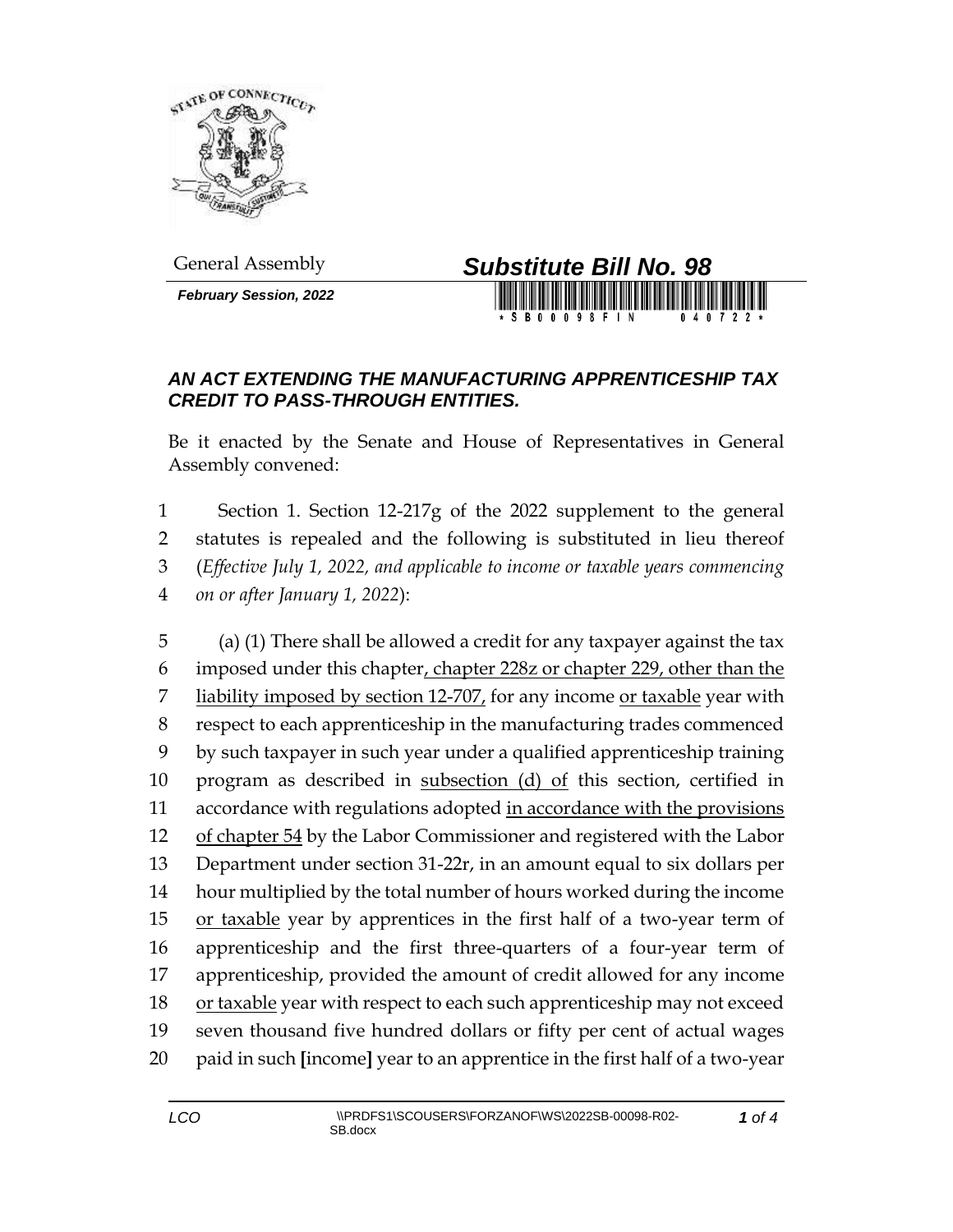term of apprenticeship or in the first three-quarters of a four-year term of apprenticeship, whichever is less. **[**(2) Effective for**]** For income or taxable years commencing on **[**and**]** or after January 1, 2015, for purposes of this subsection, "taxpayer" includes an affected business entity, as defined in section 12-284b. **[**Any**]**

 (2) (A) For taxable years commencing on or after January 1, 2015, but prior to January 1 2022, any affected business entity allowed a credit under this subsection may sell, assign or otherwise transfer such credit, in whole or in part, to one or more taxpayers to offset any state tax due or otherwise payable by such taxpayers under this chapter, or, with respect to **[**income**]** taxable years commencing on or after January 1, 2016, but prior to January 1, 2022, chapter 212 or 227, provided such credit may be sold, assigned or otherwise transferred, in whole or in part, not more than three times.

 (B) For taxable years commencing on or after January 1, 2022, (i) if a 36 taxpayer is an S corporation or an entity that is treated as a partnership 37 for federal income tax purposes, the shareholders or partners of such taxpayer may claim the credit under this subsection, and (ii) if a taxpayer is a single member limited liability company that is disregarded as an entity separate from its owner, the limited liability company's owner may claim the credit under this subsection.

 (b) There shall be allowed a credit for any taxpayer against the tax imposed under this chapter for any income year with respect to each apprenticeship in plastics and plastics-related trades commenced by such taxpayer in such year under a qualified apprenticeship training program as described in subsection (d) of this section, certified in accordance with regulations adopted in accordance with the provisions 48 of chapter 54 by the Labor Commissioner and registered with the Labor Department under section 31-22r, which apprenticeship exceeds the average number of such apprenticeships begun by such taxpayer during the five income years immediately preceding the income year with respect to which such credit is allowed, in an amount equal to four dollars per hour multiplied by the total number of hours worked during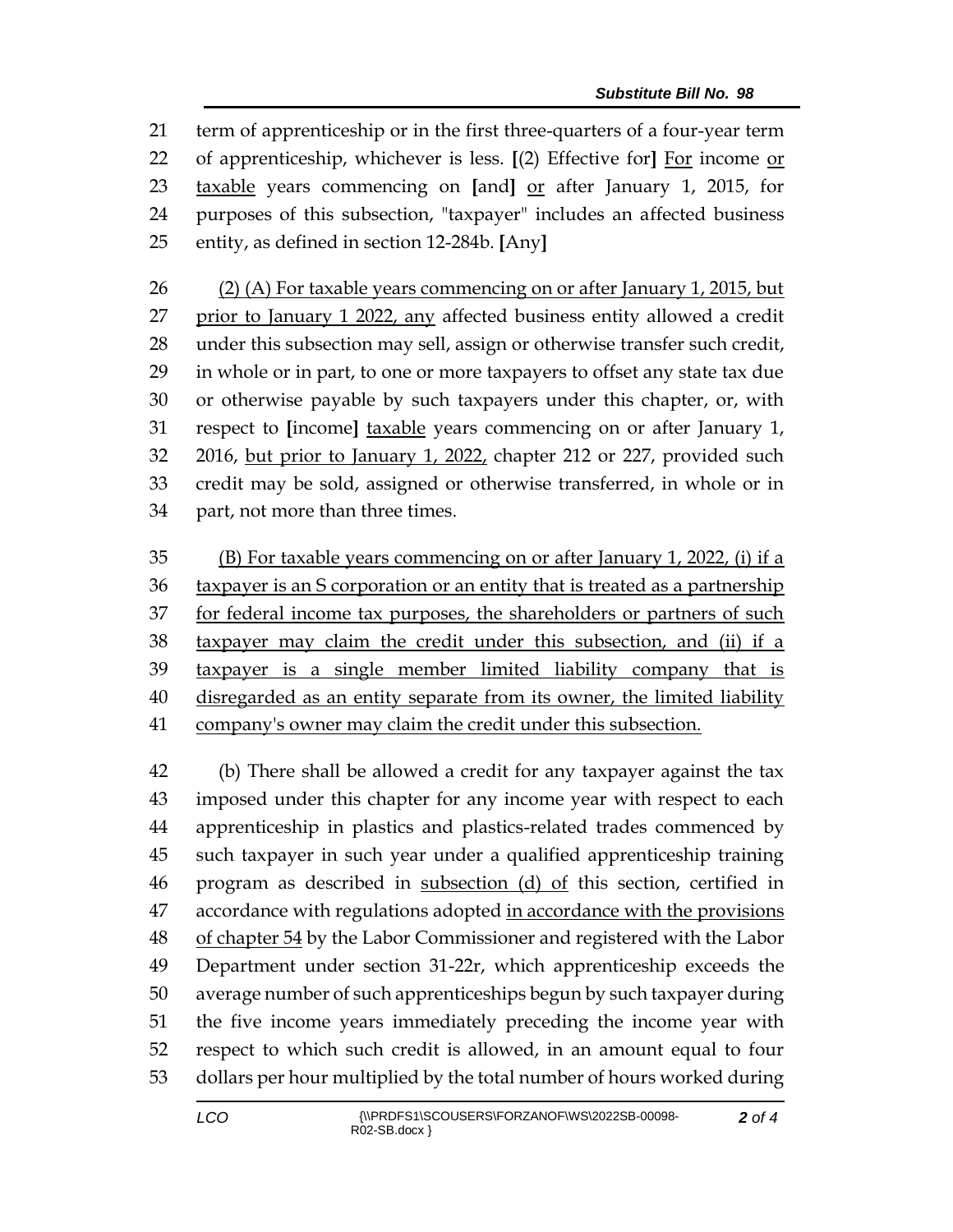the income year by apprentices in the first half of a two-year term of apprenticeship and the first three-quarters of a four-year term of apprenticeship, provided the amount of credit allowed for any income year with respect to each such apprenticeship may not exceed four thousand eight hundred dollars or fifty per cent of actual wages paid in such income year to an apprentice in the first half of a two-year term of apprenticeship or in the first three-quarters of a four-year term of apprenticeship, whichever is less.

 (c) There shall be allowed a credit for any taxpayer against the tax imposed under this chapter for any income year with respect to wages paid to apprentices in the construction trades by such taxpayer in such year that the apprentice and taxpayer participate in a qualified apprenticeship training program, as described in subsection (d) of this section, which (1) is at least four years in duration, (2) is certified in 68 accordance with regulations adopted in accordance with the provisions of chapter 54 by the Labor Commissioner, and (3) is registered with the Labor Department under section 31-22r. The tax credit shall be (A) in an amount equal to two dollars per hour multiplied by the total number of hours completed by each apprentice toward completion of such program, and (B) awarded upon completion and notification of completion of such program in the income year in which such completion and notification occur, provided the amount of credit allowed for such income year with respect to each such apprentice may not exceed four thousand dollars or fifty per cent of actual wages paid over the first four income years for such apprenticeship, whichever is less.

 (d) For purposes of this section, a qualified apprenticeship training program shall require at least four thousand but not more than eight thousand hours of apprenticeship training for certification of such apprenticeship by the Labor Department. The amount of credit allowed 84 any taxpayer under this section for any income or taxable year may not 85 exceed the amount of tax due from such taxpayer under this chapter $<sub>L</sub>$ </sub> 86 chapter 228z or chapter 229, with respect to such income or taxable year.